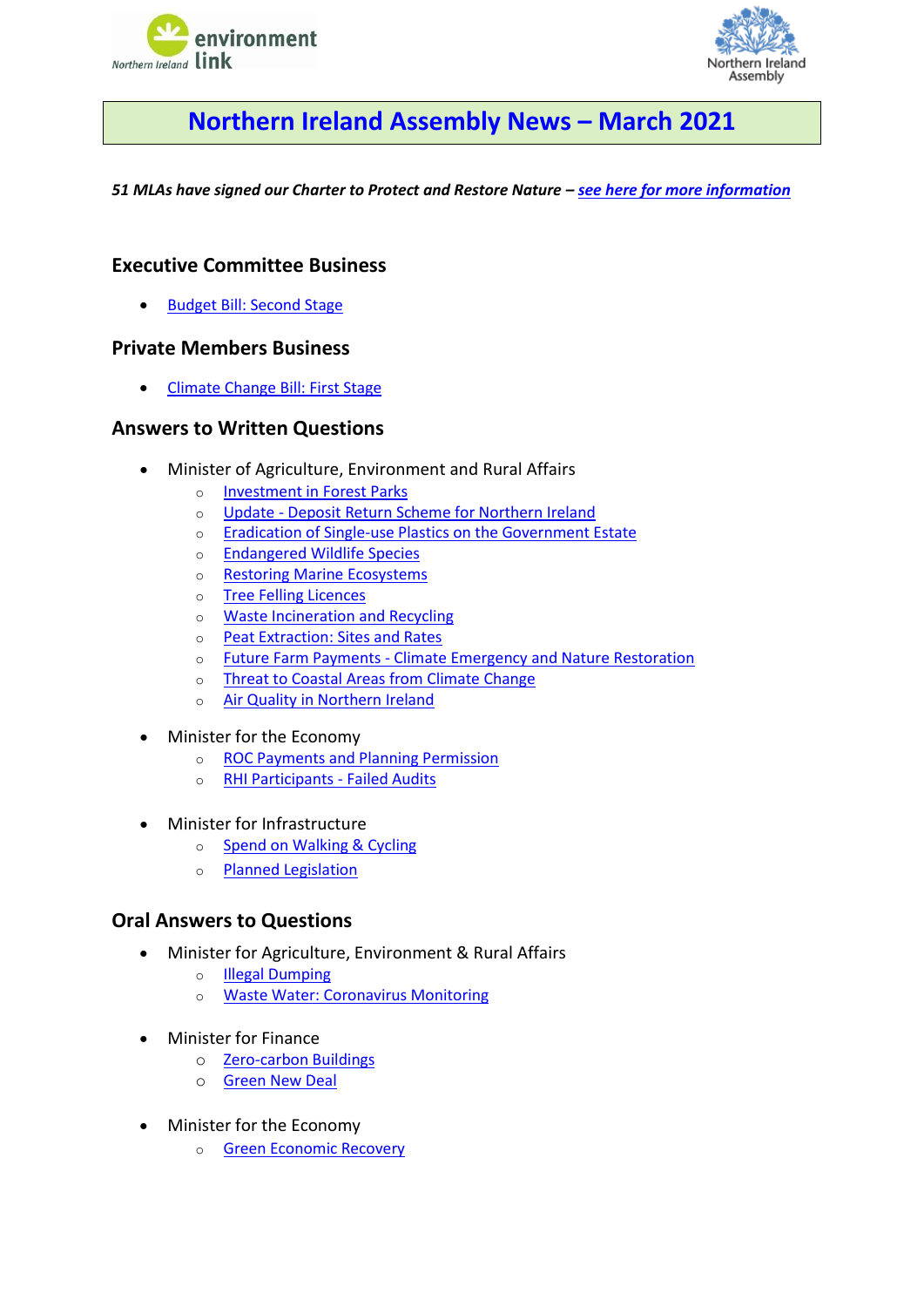



# **Executive Committee Business**

#### <span id="page-1-0"></span>**Budget Bill: Second Stage (2 March)**

As part of the [debate,](http://aims.niassembly.gov.uk/officialreport/report.aspx?&eveDate=2021/03/02&docID=328384#3300841) the Chairperson of the Committee for Agriculture, Environment and Rural Affairs outlined the Committee's position on some aspects of the DAERA budget. The draft budget proposals provide for £544·2 million of resource DEL and £95·5 million capital DEL. While that includes replacement by Treasury of the funding previously provided by the EU for farm payments, there is still a shortfall arising from the replacement of pillar 2 funding. In general, the Committee is aware that, in the spending review outcome, everyday expenditure is standing still and there is no additional block funding for DAERA. DAERA will press the Finance Department for additional resource DEL and capital DEL funding to take forward work on the green growth strategy and the bovine TB eradication strategy in particular. DAERA has been able to secure additional funding from Treasury for its work on EU exit, as well as water reform and climate change initiatives. The Committee welcomes that additional funding. Overall, on resource DEL, DAERA faces a shortfall of £33·9 million, most of which arises from the shortfall in replacement EU funding. The Committee has registered concerns regarding the shortfall of about £14·4 million in 2021-22 against pillar 1, pillar 2 and common market organisation (CMO) funding. There is also a shortfall of £5·1 million that was obtained by the EU fund for disease eradication - used in previous years towards the costs of bovine TB eradication. It is not being replaced by the Treasury and therefore represents a shortfall in its budgetary requirements. The budget for bovine TB has, over the last few years, varied between £36 million and £40 million per year. The Committee is concerned about the lack of information and clarity on the UK Shared Prosperity Fund (SPF) and that there is no detail on the method of allocating the SPF between the four Administrations. The Committee also noted that £15·6 million of capital DEL is to be allocated to the green growth foundation programmes. Those programmes are not yet fully developed, but they will be schemes and projects that will fall under a carbon-neutral programme, with the aim of working towards a target of zero by 2050. The Committee was disappointed that no further information on those schemes was available. Finally, the AERA Committee Chair drew attention to the Office for Environmental Protection (OEP) which will have a role and remit that extends to NI. It was originally envisaged that the OEP would be established on 1 January and take on an oversight role, but it is not now expected to become fully operational until late 2021. The Committee has expressed concerns that that delay in the creation of the OEP will leave a governance gap in environmental oversight. The Committee also noted a recent announcement by DAERA on 16 February about the establishment of a new body, the Interim Environmental Governance Secretariat (IEGS), on a temporary basis.

[Back to Top](#page-0-0)

## **Private Members Business**

#### <span id="page-1-1"></span>**Climate Change Bill: First Stage (22 March)**

Green Party MLA Clare Bailey [introduced](http://aims.niassembly.gov.uk/officialreport/report.aspx?&eveDate=2021/03/22&docID=331532#3350184) the Climate Change Bill [NIA19/17-22], which is a Bill to enable the mitigation of the impact of climate change in Northern Ireland; establish a legally binding net-zero carbon target for Northern Ireland; provide for the establishment and powers of the Northern Ireland Climate Commissioner and Northern Ireland Climate Office; guarantee existing environmental and climate protections; and for connected purposes.

[Back to Top](#page-0-0)

# **Answers to Written Questions**

### **Minister of Agriculture, Environment and Rural Affairs**

#### <span id="page-1-2"></span>**Investment in Forest Parks (4 March)**

The Minister [stated](http://aims.niassembly.gov.uk/questions/printquestionsummary.aspx?docid=329786) that he was pleased to see the positive out-workings of effective partnerships between Forest Service and local Councils which has enabled many new and improved visitor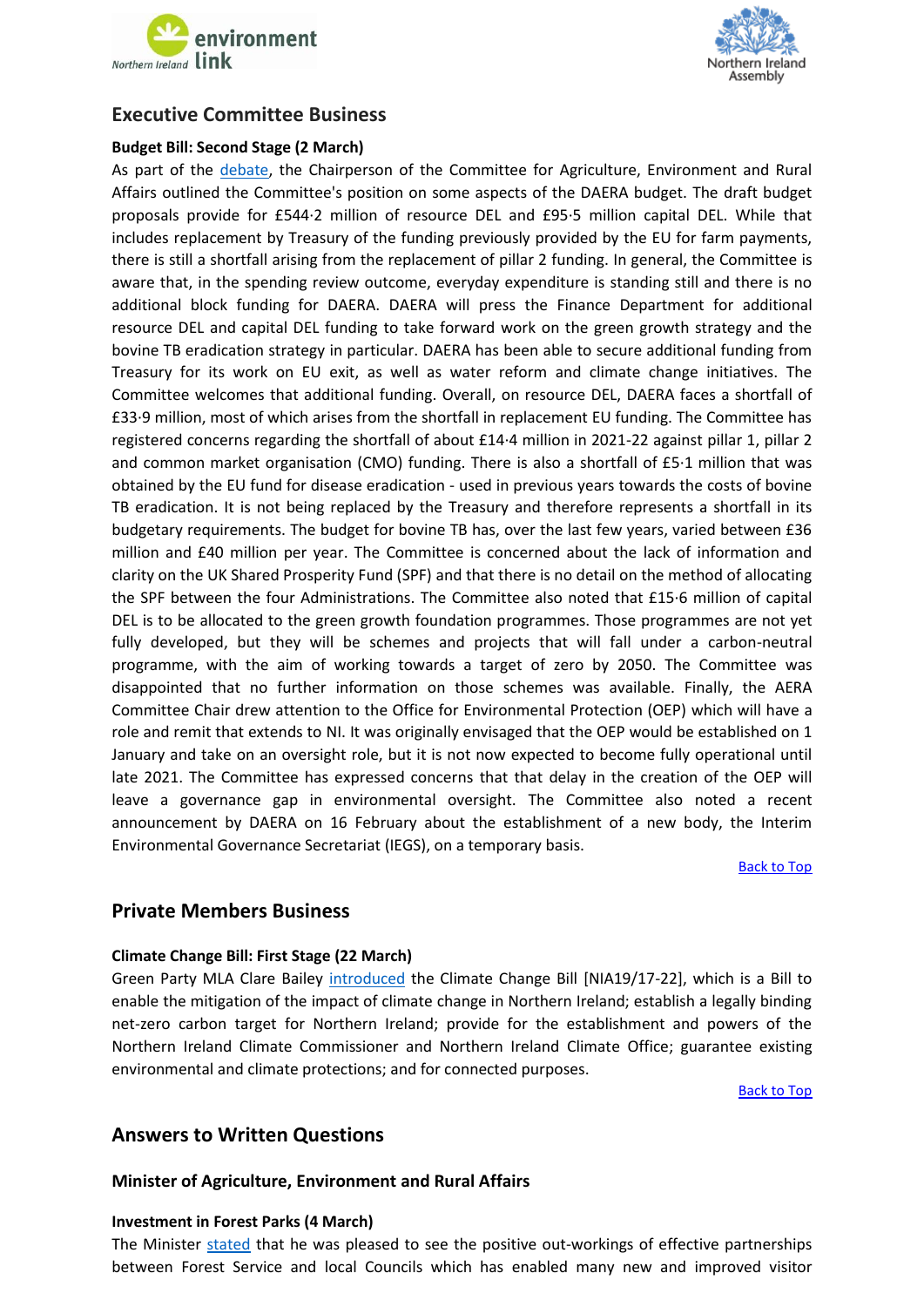



facilities at our Forest Parks. These partnerships are progressing and ongoing projects with investments of £3.6 million are currently being delivered in nine different forests. This includes funding of £2.1 million by through the Tackling Rural Poverty and Social Isolation (TRPSI) programme. The investments are aimed at enhancing forest recreation infrastructure which will contribute to regional tourism, provide greater outdoor recreation opportunities and health and well-being benefits for local people. Looking forward, Councils have been invited to submit expressions of interest for enhancement works to Forest Parks or Community Trails in their Council area and DAERA hopes to be in a position to contribute funding to successful projects under the TRPSI programme in the 2021/22 financial year.

#### <span id="page-2-0"></span>**Update - Deposit Return Scheme for Northern Ireland (4 March)**

The Minister [stated](http://aims.niassembly.gov.uk/questions/printquestionsummary.aspx?docid=329780) that he plans to consult on a deposit return scheme this spring and officials continue to engage with stakeholders on the proposals. He believes that such a scheme can increase recycling of single use drinks containers significantly and result in a substantial reduction in the amount of littering in Northern Ireland. The options for scope of material to be included, size of container, deposit level and model of a DRS will be presented in the forthcoming consultation.

#### <span id="page-2-1"></span>**Eradication of Single-use Plastics on the Government Estate (4 March)**

The AERA Minster [stated](http://aims.niassembly.gov.uk/questions/printquestionsummary.aspx?docid=329095) that the Plastic Reduction Action Plan to end the use of unnecessary singleuse plastic across the Northern Ireland Civil Service government estate has commenced. Suppliers are presently identifying alternatives to the disposable items currently in use. NIEA within DAERA and Construction and Procurement Delivery within Department of Finance have already altered environmental statements within their contracts and tenders around addressing unnecessary single use plastic. An interdepartmental working group has been formed to take forward this priority work and a staff awareness campaign across all the departments has commenced. The implementation period will continue until October 2021 when the ban is due to come into force however with unprecedented pressures across all departments in the current climate, this date will be kept under continual review. In addition, he is working with his officials to introduce measures for the removal of 10 problematic single use plastic items for which there are suitable, more sustainable alternatives. These restrictions will help to support the work being undertaken to eradicate unnecessary single-use plastics within the government estate.

#### <span id="page-2-2"></span>**Endangered Wildlife Species (5 March)**

The Minister [outlined](http://aims.niassembly.gov.uk/questions/printquestionsummary.aspx?docid=327563) how endangered and threatened wildlife species are identified in Irish Red Data lists, and are also included in the published list of NI Priority Species. DAERA has initiated and supported a wide range of studies on these species and will continue to do so, particularly given the wide range of pressures and threats facing our natural environment. These include monitoring the status of species, researching conservation action that would benefit them and assessing the outcomes of conservation action. Endangered or locally threatened species covered by these studies include Curlew, Hen Harrier, Marsh Fritillary butterfly, Red Squirrel and Freshwater Pearl Mussel. Similar work is being taken forward for threatened groups such as birds of prey, farmland wading birds, certain freshwater fish species, and sharks, skates and rays.

#### [Back to Top](#page-0-0)

#### <span id="page-2-3"></span>**Restoring Marine Ecosystems (3 March)**

The AERA Minister was asked what consideration his Department has given to implementing a similar scheme to the £500 million Blue Planet Fund introduced by the UK Government. The Blue Planet Fund aims to support developing countries to protect the marine environment and reduce poverty. He [replied](http://aims.niassembly.gov.uk/questions/printquestionsummary.aspx?docid=327255) that in NI, DAERA is developing proposals to support the protection and restoration of marine ecosystems. The Environment Fund and its Challenge Funds provide support for marine ecosystem restoration projects and this will continue through the Green Recovery Challenge Fund that is being developed for 2021/22. Marine ecosystem restoration initiatives and programmes will require multi-year investment and the level of delivery will depend upon the level of budget secured by DAERA.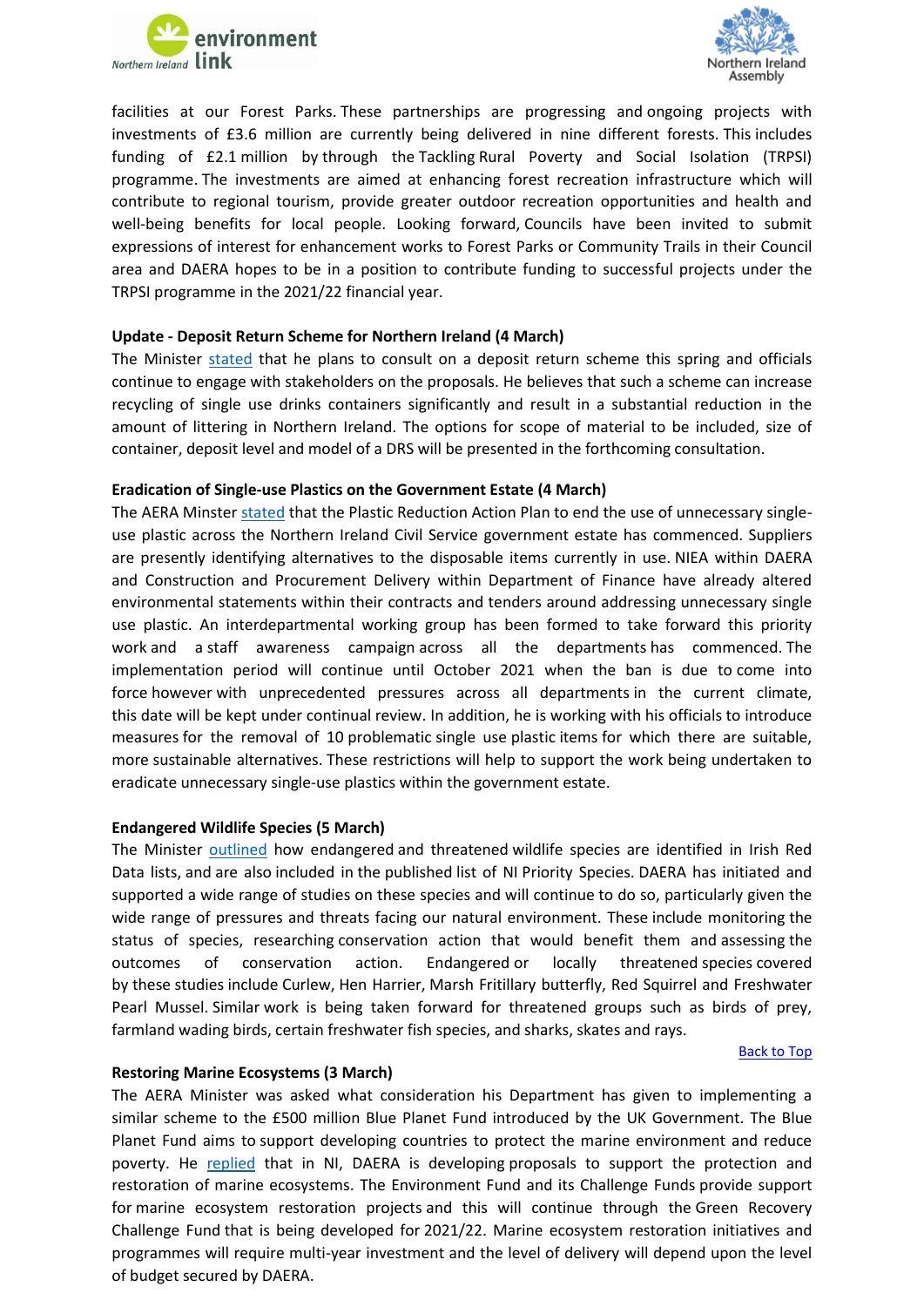



#### <span id="page-3-0"></span>**Tree Felling Licences (5 March)**

In response to questions on tree felling licences, the Minister [provided](http://aims.niassembly.gov.uk/questions/printquestionsummary.aspx?docid=323263) the following tables. Table 1 detailing the number of licences granted and those where further environmental regulation compliances was requested to protect Natura 2000 sites and Areas of Special Scientific Interest. Table 2 listing the number of reports of unauthorised tree felling received and enforcement action taken in the business year to date, and in each of the last three years.

### **Table 1 – Tree Felling Licences**

| <b>Business Year</b><br>(*year to<br>date) | <b>Applications</b><br>granted | <b>Applications where</b><br>further environmental<br>regulation compliance<br>was requested | <b>Applications ultimately</b><br>refused |
|--------------------------------------------|--------------------------------|----------------------------------------------------------------------------------------------|-------------------------------------------|
| 2017/18                                    | 43                             | $\mathfrak{D}$                                                                               | $\left( \right)$                          |
| 2018/19                                    | 54                             | 15                                                                                           | 0                                         |
| 2019/20                                    | 67                             | 10                                                                                           | 0                                         |
| 2020/21*                                   | 78                             | 19                                                                                           |                                           |

#### **Table 2 – Reports of Unauthorised Felling**

| <b>Business Year</b><br>(* Year to date) | <b>Reports</b><br>received | <b>Enforcement action taken</b> |
|------------------------------------------|----------------------------|---------------------------------|
| 2017/18                                  | 11                         | 2                               |
| 2018/19                                  | 13                         |                                 |
| 2019/20                                  | 12                         |                                 |
| 2020/21*                                 | 17                         |                                 |

[Back to Top](#page-0-0)

#### <span id="page-3-1"></span>**Waste Incineration and Recycling (19 March)**

As part of a response to a [question](http://aims.niassembly.gov.uk/questions/printquestionsummary.aspx?docid=330752) on household waste collected for recycling being sent to incinerators, the Minister revealed that the latest statistics indicate that 22% of all municipal waste arisings in Northern Ireland are incinerated and that of the 95,536 tonnes of recycling collected at the kerbside, around 11% of this is rejected and sent for energy recovery, (based on 2019-20 annual report, prior to the introduction of the Circular Economy Package) This number is significantly lower than other parts of the UK, and DAERA is working closely with councils and delivery partners to improve this further. In addition, councils are well aware of the benefits of reusing and recycling our resources over and above incineration or landfill.

#### <span id="page-3-2"></span>**Peat Extraction: Sites and Rates (19 March)**

The Minister [stated](http://aims.niassembly.gov.uk/questions/printquestionsummary.aspx?docid=330216) that the Peatland Strategy for Northern Ireland will provide a framework for conserving our intact semi-natural peatlands and restoring degraded semi-natural peatlands. A key action within the draft Strategy is to compile an asset register for our semi-natural peatlands which will quantify distribution, type, condition, current management practices, potential threats and restoration potential of semi-natural peatland. The power to grant permission for large-scale peat extraction lies with Planning Authorities. The Department is a statutory consultee and provides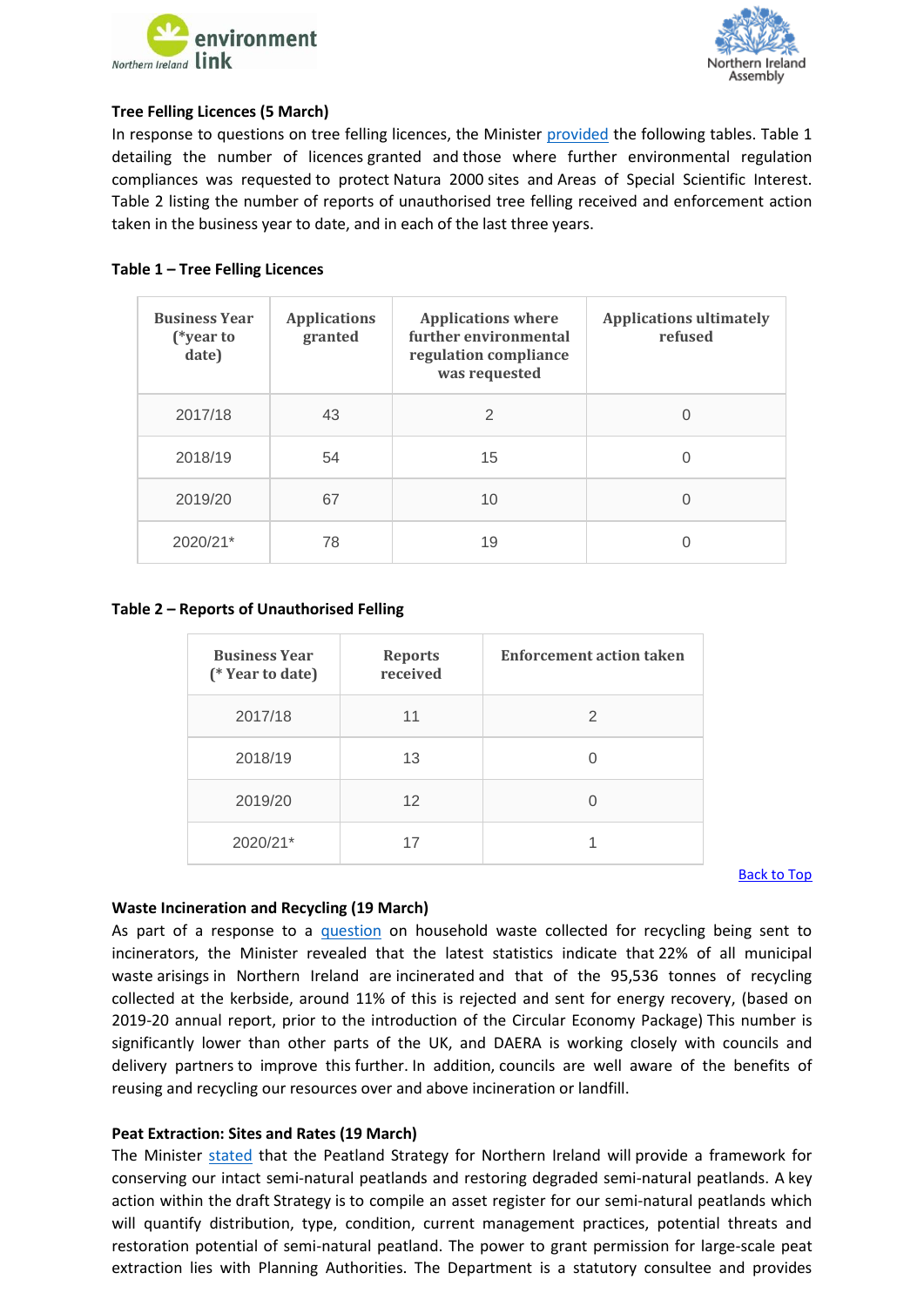



advice to Planning Authorities in relation to planning applications for peat extraction but does not hold information on the location or current and projected extraction rates from approved sites.

#### <span id="page-4-0"></span>**Future Farm Payments - Climate Emergency and Nature Restoration (19 March)**

The Minister was [asked](http://aims.niassembly.gov.uk/questions/printquestionsummary.aspx?docid=330215) how he will ensure that future farm payments help to address the climate emergency and work to protect and restore nature. He replied that developing an industry that is environmentally sustainable in terms of its impact on, and guardianship of, air quality, soil health, carbon footprint and biodiversity is one of the outcomes at the core of his vision for future agriculture in Northern Ireland. He added that he was determined to work with our farmers and land managers, and our environmental stakeholders, to co-design a new approach to agri-environment measures that is focused on delivering outcomes, and believes that farmers should be properly rewarded for delivering these environmental outcomes and achieve a return on the environmental assets present on their farms.

#### <span id="page-4-1"></span>**Threat to Coastal Areas from Climate Change (22 March)**

To Minister was [asked](http://aims.niassembly.gov.uk/questions/printquestionsummary.aspx?docid=330862) for his assessment of the threats posed to our coastal areas by climate change. He replied that climate change has been identified as one of the main pressures affecting the UK coastal environments. In the coming decades it is anticipated that potential economic, societal and environmental risks caused by climate change on coastal areas will significantly increase. The Marine Climate Change Impacts Partnership (MCCIP) 2020 Report Card made future projections of sea level rise around the UK. For Belfast, the central estimate sea level projection for the year 2100 ranges from 0.26 – 0.58 metres, depending on the emissions scenario. Sea levels along the Northern Irish coast are predicted to rise, as are the frequency and intensity of extreme storm events. In combination these impacts will have a direct physical impact on our coastal areas, allowing higher energy waves to reach our coastline, with greater potential for coastal erosion and increased risk of flooding. The frequency and magnitude of coastal change in NI will undoubtedly be greater in the future than in the recent past or present and coastal assets will be subjected to enhanced rates of erosion, inundation and weathering or decay. DAERA is progressing actions identified in the Climate Change Risk Assessment (CCRA) 2017 and the subsequent NI Climate Change Adaptation Programme 2019-24. Research has been commissioned from the Agri-Food and Biosciences Institute (AFBI) to assess the impacts of future climate change scenarios on our coastal habitats. This will include identification of the risks to coastal assets, such as Marine Protected Areas, infrastructure and heritage. By integrating the best available evidence this project will identify practical ways to develop adaptation measures to accommodate a range of climate change scenarios. DAERA are contributing to the development of the third Climate Change Risk Assessment evidence report which is due to be published in summer 2021; this will contain further projections for sea level rise and impact at the coast.

#### <span id="page-4-2"></span>**Air Quality in Northern Ireland (22 March)**

The Ministe[r stated](http://aims.niassembly.gov.uk/questions/printquestionsummary.aspx?docid=330723) that the management of air quality in NI is based on the requirements of the EU Air Quality Directives, and on the 2007 UK Air Quality Strategy. These requirements are incorporated (or 'transposed') into Northern Ireland's own legislation by statutory measures, forming the basis of a strong framework for managing air quality. District councils have a statutory duty to appropriately monitor, assess and to take action on air pollution under Part III of The Environment Order (NI) 2002. The Local Air Quality Management (LAQM) system has been established for councils to fulfil their statutory duties under the Order and assess compliance with objectives in the UK Air Quality Strategy. At locations where objectives are not expected to be met by the relevant target date, district councils are required to declare an Air Quality Management Area (AQMA) and to develop an Action Plan to address the problem. The Department provides funding to councils under the LAQM grant scheme to carry out monitoring and associated air quality duties. Current, real-time pollution levels are available from each district council at: <https://www.airqualityni.co.uk/>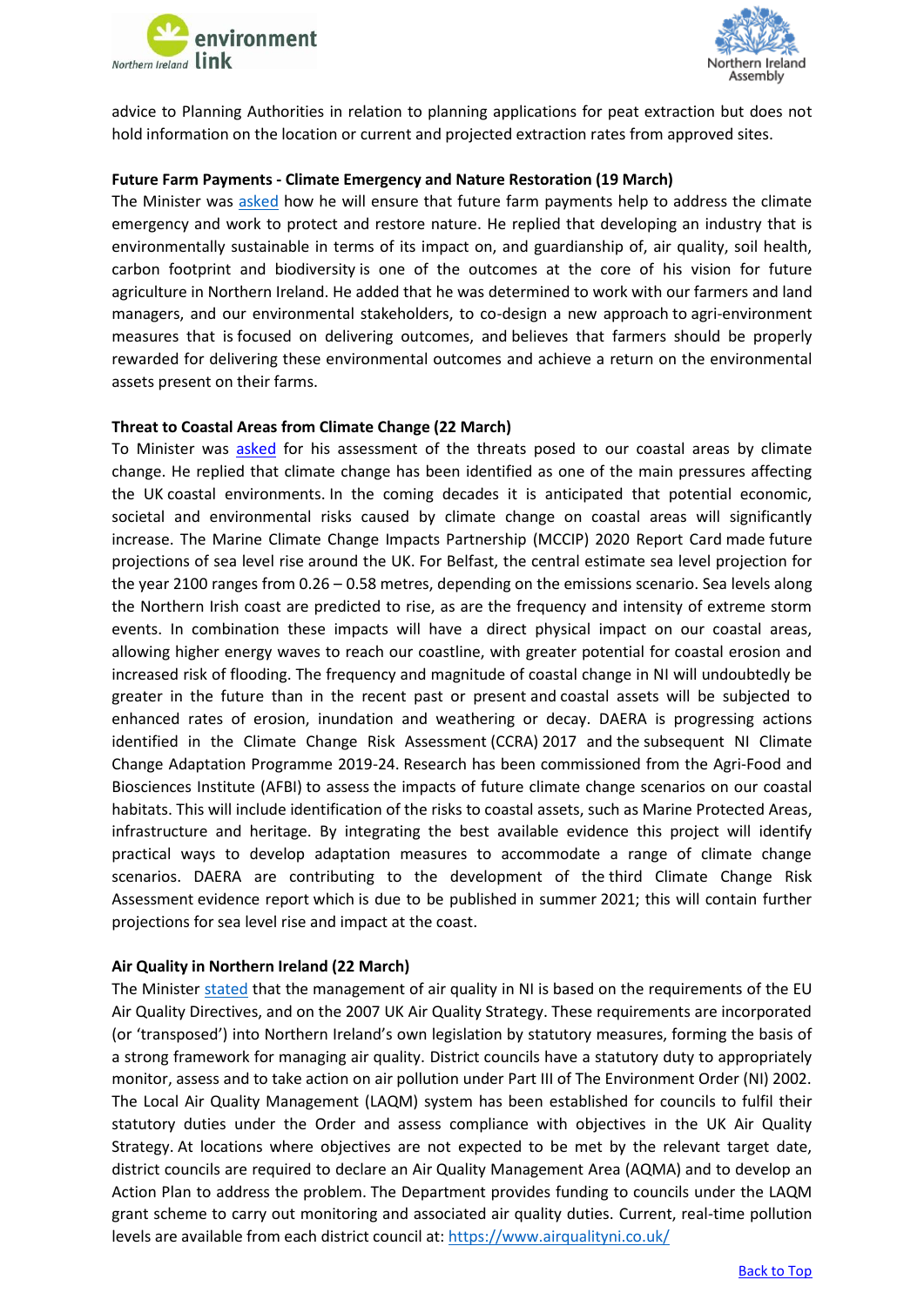



### **Minister for the Economy**

### <span id="page-5-0"></span>**ROC Payments and Planning Permission (1 March)**

The Minister for the Economy was asked why her Department continues to permit the payment of Renewables Obligation Certificates to the owners of wind turbines which do not have planning permission. She [replied](http://aims.niassembly.gov.uk/questions/printquestionsummary.aspx?docid=327367) that it is important to note that the NI Renewables Obligation (NIRO) is a market-based scheme which operates on the basis of trading Renewable Obligation Certificates across the UK. It is not a grant scheme and payments are not made to generators directly from government. Planning permission is not included in the NIRO legislation as a pre-requisite for accreditation, however, this does not remove the responsibility on developers to obtain whatever permissions their projects require. Her Department has no legislative powers in this area and primary responsibility for the enforcement of planning legislation rests with the appropriate planning authority.

#### <span id="page-5-1"></span>**RHI Participants - Failed Audits (1 March)**

The Minister for the Economy was asked (i) how many Renewable Heat Incentive (RHI) participants have failed audits; (ii) how many RHI participants have returned funds having failed audits; and (iii) much funding has been recovered as a result. She [replied](http://aims.niassembly.gov.uk/questions/printquestionsummary.aspx?docid=326772) that: (i) Potential non-compliances have been identified on almost all sites, however, the majority have been resolved through engagement with the participant and remedial action being taken on site. Of all cases closed to date, 5% have required enforcement action. (ii) To date, the compliance process covering the early phases of the NI Inspection Programme has identified more than £316,290 to be recouped in relation to 15 sites. (iii) Of the sum identified for recoupment, some £263,030 is being pursued via legal proceedings, with the remaining £53,260 being offset against future payments in respect of 4 sites.

[Back to Top](#page-0-0)

#### **Minister for Infrastructure**

### <span id="page-5-2"></span>**Spend on Walking & Cycling (19 March)**

Based on a NI population of 1.9 Million the Minister for Infrastructure [revealed](http://aims.niassembly.gov.uk/questions/printquestionsummary.aspx?docid=327348) the capital spend and spend per head of population on walking and cycling infrastructure by her Department in the last five years. Figures for the 2020/21 financial year are provisional and these figures do not include the resource spend in relation to the Active School Travel programme, Cycle Proficiency Scheme and general promotion of walking and cycling.

| <b>Financial</b><br>year | <b>Capital Spend</b>   | Spend per<br>head<br>of population |
|--------------------------|------------------------|------------------------------------|
| 2016/17                  | £2,528,964             | £1.33                              |
| 2017/18                  | £3,205,819             | £1.69                              |
| 2018/19                  | £4,194,100             | £2.21                              |
| 2019/20                  | £3,529,893             | £1.86                              |
| 2020/21                  | £6,000,000 (estimated) | £3.21                              |

#### <span id="page-5-3"></span>**Planned Legislation (22 March)**

The Minister was [asked](http://aims.niassembly.gov.uk/questions/printquestionsummary.aspx?docid=332420) to outline the legislation she intends to introduce by July 2021. She replied that given the constraints on Assembly time within the current mandate and the impact of the COVID pandemic on the processes required to facilitate these, she had been unable to progress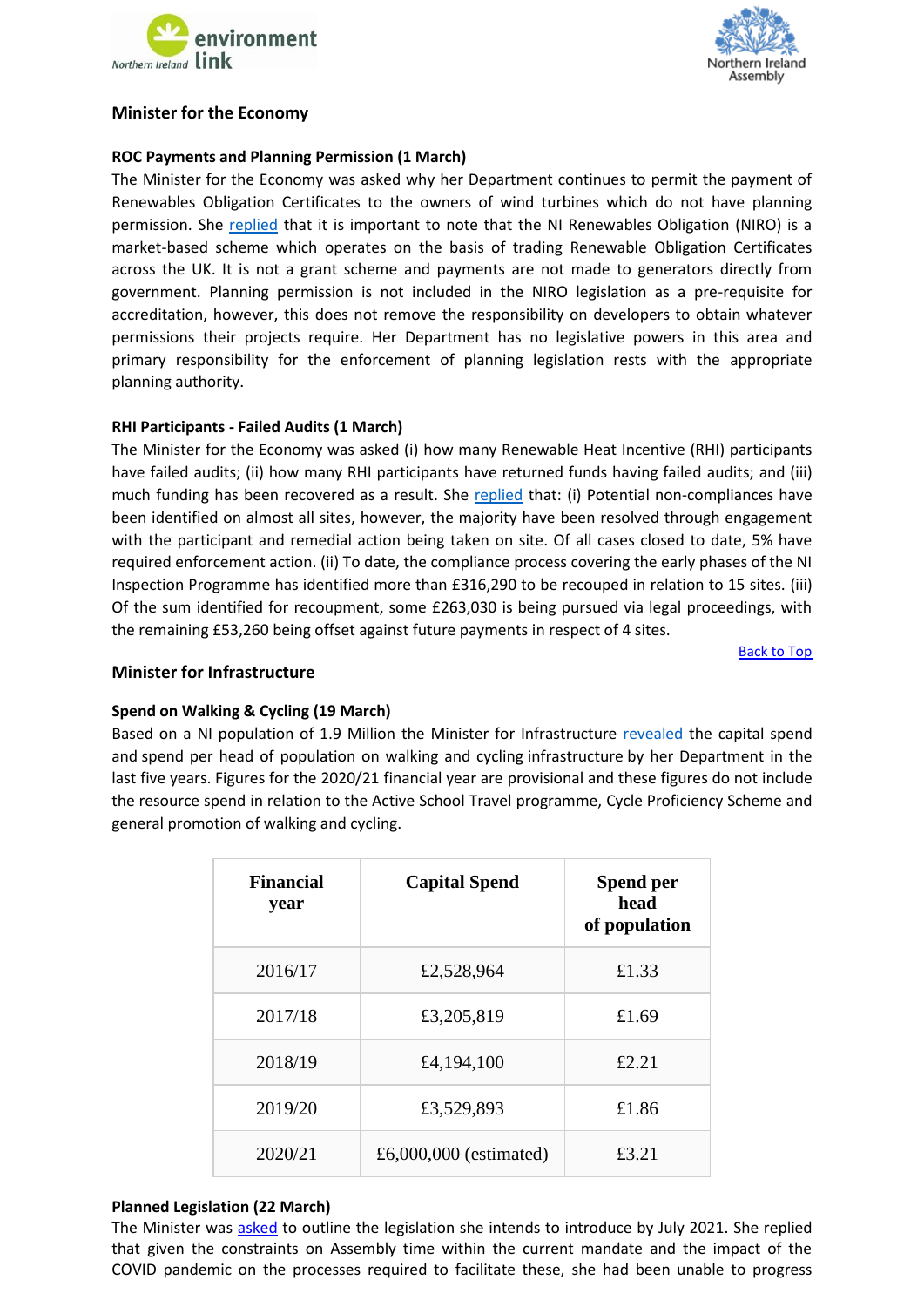



these legislative changes to the point where they could be introduced in the current mandate. However, in terms of primary legislation, officials are currently conducting a review of the implementation of the Planning Act (NI) 2011 and also on work to support commencement of the Reservoirs Act 2015 following the transfer of functions from DAERA. In terms of remaining priorities, officials have been working on an Active Travel Bill, which would enhance her vires in respect of developing active travel routes and provide powers to grant fund active travel activities.

[Back to Top](#page-0-0)

# **Oral Answers to Questions**

### **Minister of Agriculture, Environment and Rural Affairs**

#### <span id="page-6-0"></span>**Illegal Dumping (2 March)**

The Minster [stated](http://aims.niassembly.gov.uk/officialreport/report.aspx?&eveDate=2021/03/02&docID=328384#3301003) that DAERA officials are continuing to develop inter-agency working on the flytipping protocol, which is in the process of being agreed with local councils. That will facilitate quick and efficient responses to smaller cases of reported illegal dumping; consolidate responsibilities for the NIEA and Councils; and maximise the effectiveness of our collaborative efforts to deal with illegal dumping. Throughout the last year, DAERA have been proactive in delivering a multimedia communications strategy that is aimed at combating illegal dumping, fly-tipping and littering. That was delivered via radio, social media and a flyer to 800,000 households in Northern Ireland, and it has led to increased awareness of the impact of illegal dumping amongst the general public, generating more reports for officers to investigate and more opportunities to target offenders.

#### <span id="page-6-1"></span>**Waste Water: Coronavirus Monitoring (2 March)**

The Minister was asked for an update on the monitoring of waste water containing the novel coronavirus responsible for COVID-19. He [replied](http://aims.niassembly.gov.uk/officialreport/report.aspx?&eveDate=2021/03/02&docID=328384#3301003) that officials have been working with DEFRA, other devolved Administrations and the Science Foundation Ireland (SFI) to inform the development of a NI programme for SARS-CoV-2 coronavirus surveillance in waste water. In November 2020, DAERA agreed to co-fund a research project with SFI to establish that waste water surveillance and reporting. In NI, a team at QUB is leading that work, with collaborative partners in UCD. They commenced their research in December 2020, with an initial scope of work that included sampling two waste water treatment sites in NI, with plans to extend to a further six sites: eight sites in total. DAERA agreed a funding extension of the initial research grant award in January, which will enable the capability being established through the programme to process a greater number of samples in the coming months. DAERA officials are engaging with their counterparts in the Department of Health, the Public Health Agency and the Department for Infrastructure to develop an effective cross-departmental approach to long-term waste water surveillance.

#### [Back to Top](#page-0-0)

# <span id="page-6-2"></span>**Green Economic Recovery (9 March)**

**Minister for the Economy**

The Minister for the Economy [outlined](http://aims.niassembly.gov.uk/officialreport/report.aspx?&eveDate=2021-03-09&docID=329455#AQO%201718/17-22) her plans for a green economic recovery from the COVID-19 crisis. The Minster replied that on 25 February, she launched her economic recovery action plan with rebuilding a greener economy at the heart of the plan, and that includes actions focused on encouraging the development of a greener future in areas such as clean energy, green innovation and energy efficiency. The plan also reaffirms a commitment to the development of the hydrogen and circular economy, she added that embracing and investing in environmentally friendly opportunities offers the Northern Ireland economy the opportunity to build resilience, increase productivity, create jobs, strengthen competitiveness and realise carbon, energy and cost savings.